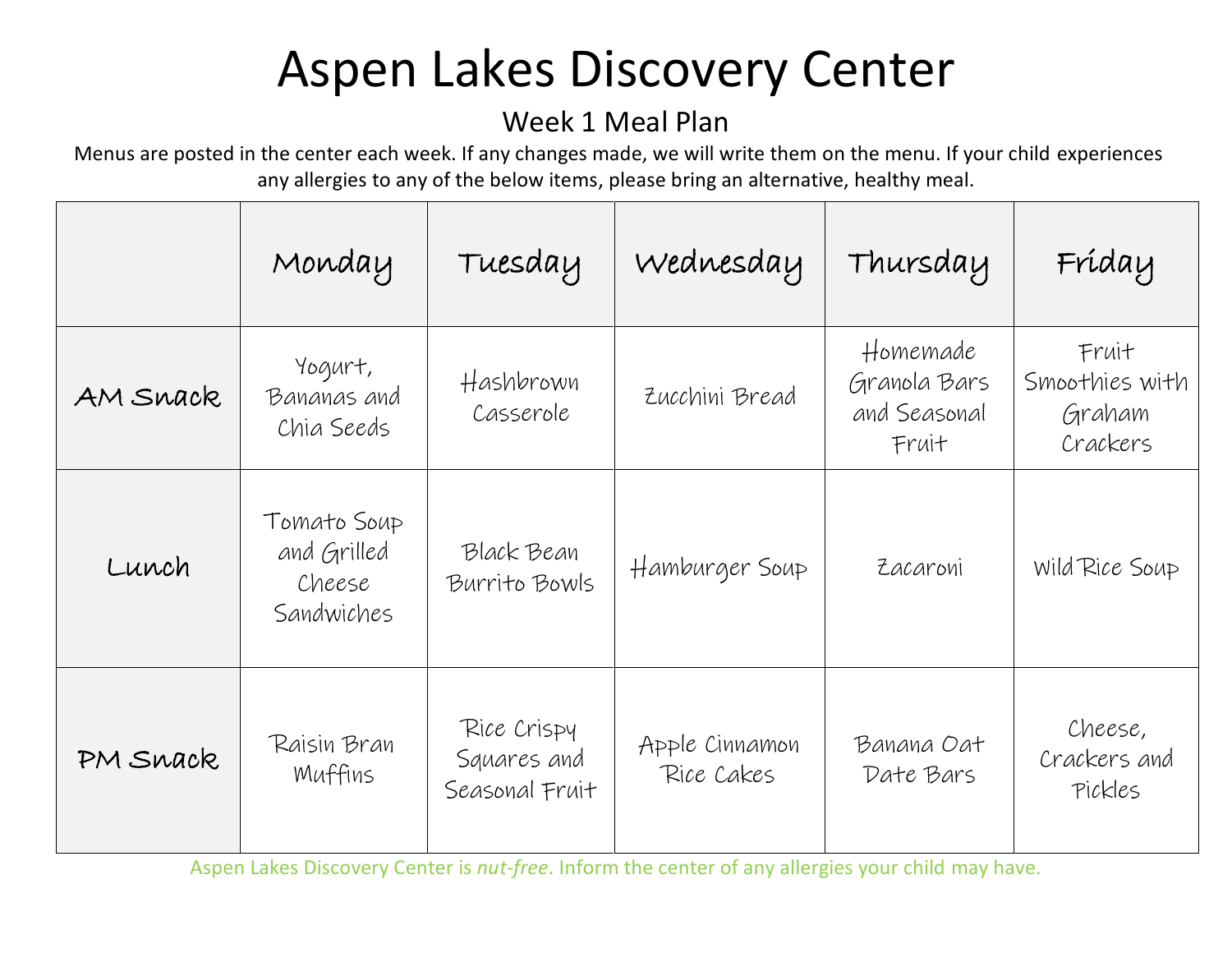#### Week 2 Meal Plan

Menus are posted in the center each week. If any changes made, we will write them on the menu. If your child experiences any allergies to any of the below items, please bring an alternative, healthy meal.

|          | Monday                          | Tuesday                                         | Wednesday                                | Thursday                | Fríday                                        |
|----------|---------------------------------|-------------------------------------------------|------------------------------------------|-------------------------|-----------------------------------------------|
| AM Snack | Greek Yogurt<br>Banana Bread    | Devilled Eggs<br>and Bagels                     | Quinoa Breakfast<br>Bake                 | Overnight<br>Oats       | Fruit<br>Smoothies with<br>Graham<br>Crackers |
| Lunch    | Tuna noodle<br>Casserole        | Alphabet<br>Veggie Soup                         | Kodiak Pancakes<br>with Mixed<br>Berries | Lentil<br>Shepherds Pie | Broccoli<br>Cheddar Soup                      |
| PM Snack | Raspberry<br>Oatmeal<br>Muffins | Seasonal Fruit<br>with<br>Homemade<br>Fruit Dip | Veggie Pinwheels                         | Applesauce<br>Brownies  | Nachos and<br>Salsa                           |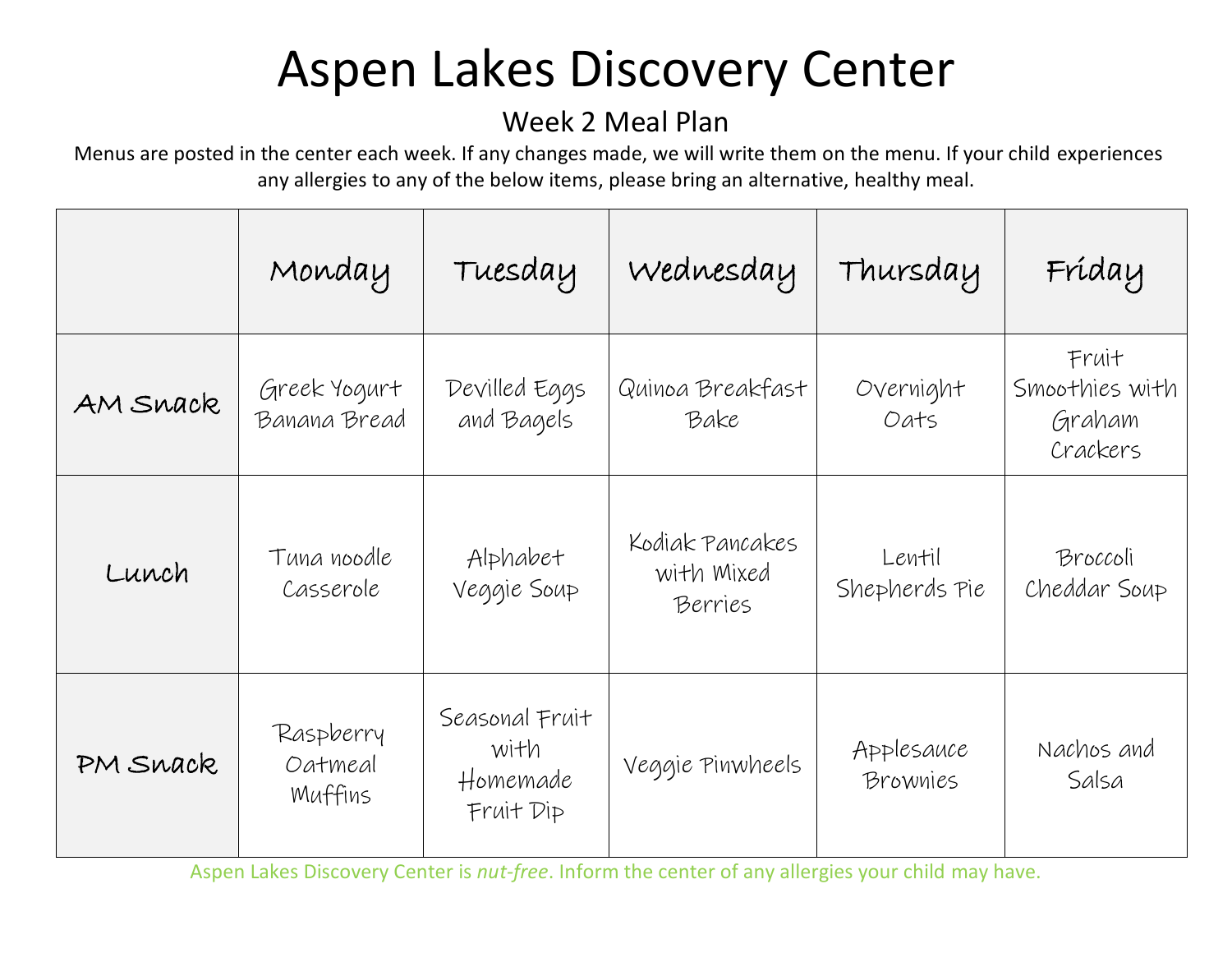#### Week 3 Meal Plan

Menus are posted in the center each week. If any changes made, we will write them on the menu. If your child experiences any allergies to any of the below items, please bring an alternative, healthy meal.

|          | Monday                                             | Tuesday                                        | Wednesday                              | Thursday                  | Fríday                                        |
|----------|----------------------------------------------------|------------------------------------------------|----------------------------------------|---------------------------|-----------------------------------------------|
| AM Snack | Homemade<br>Granola Bars<br>with Seasonal<br>Fruit | Greek Yogurt<br>with Berries<br>and Chia Seeds | Breakfast<br>Burrito Wraps             | Blueberry<br>Oatmeal Bake | Fruit<br>Smoothies with<br>Graham<br>Crackers |
| Lunch    | Veggie<br>Spaghetti                                | Potato Corn<br>and Chick Pea<br>Chowder        | Pieza Bagels<br>with Carrots<br>Sticks | Veggie Stew               | Chicken Coconut<br>Curry Soup                 |
| PM Snack | Chocolate<br>Zucchini<br>Muffins                   | Arrowroot<br>Cookies and<br>Banana Slices      | Fruit Pizza                            | Sweet Potato<br>Cookies   | Party Mix with<br>Carrots                     |